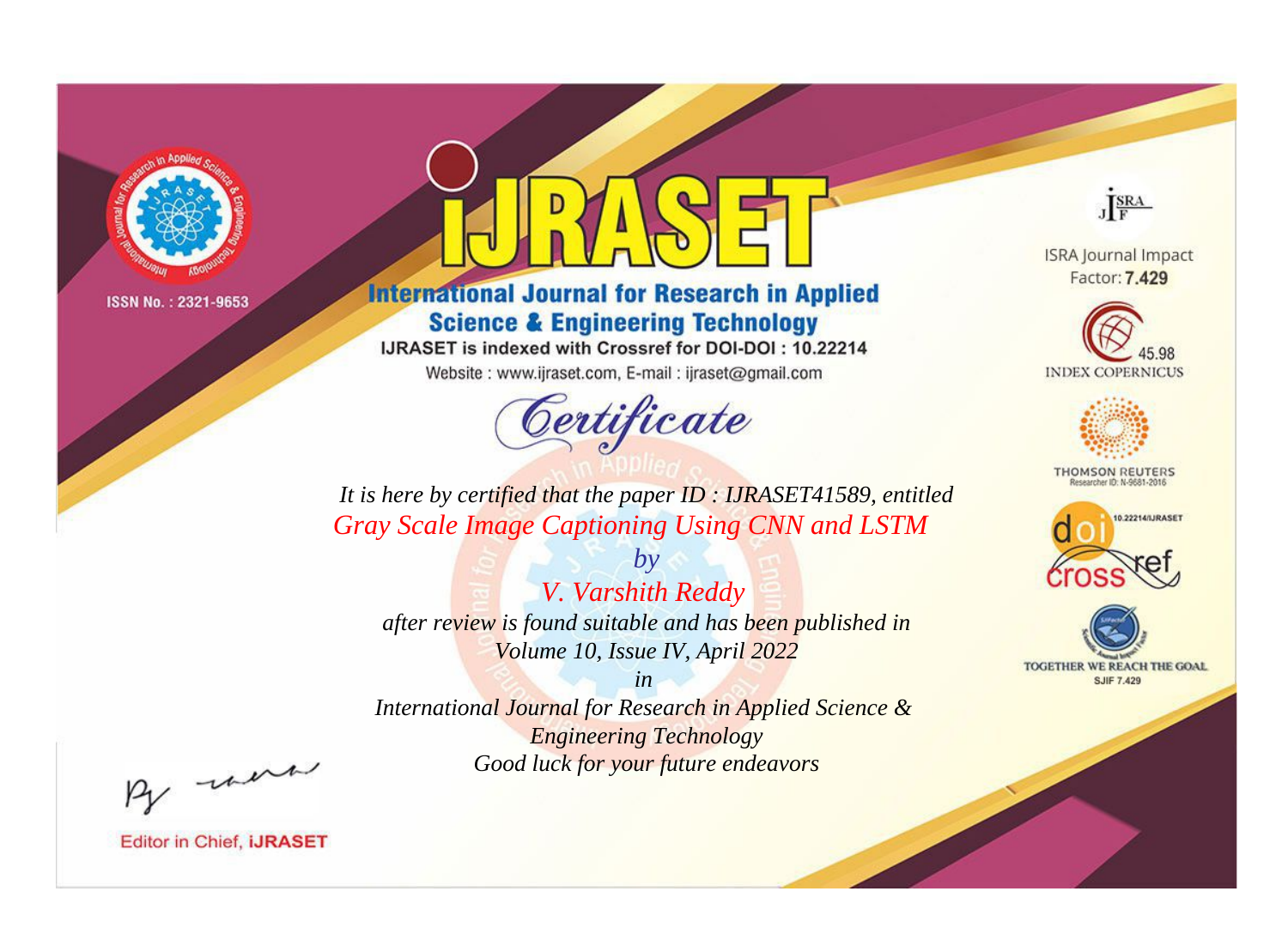

# **International Journal for Research in Applied Science & Engineering Technology**

IJRASET is indexed with Crossref for DOI-DOI: 10.22214

Website: www.ijraset.com, E-mail: ijraset@gmail.com



JERA

**ISRA Journal Impact** Factor: 7.429





**THOMSON REUTERS** 



TOGETHER WE REACH THE GOAL **SJIF 7.429** 

*It is here by certified that the paper ID : IJRASET41589, entitled Gray Scale Image Captioning Using CNN and LSTM*

*Y. Shiva Krishna after review is found suitable and has been published in Volume 10, Issue IV, April 2022*

*by*

*in* 

*International Journal for Research in Applied Science & Engineering Technology Good luck for your future endeavors*

By morn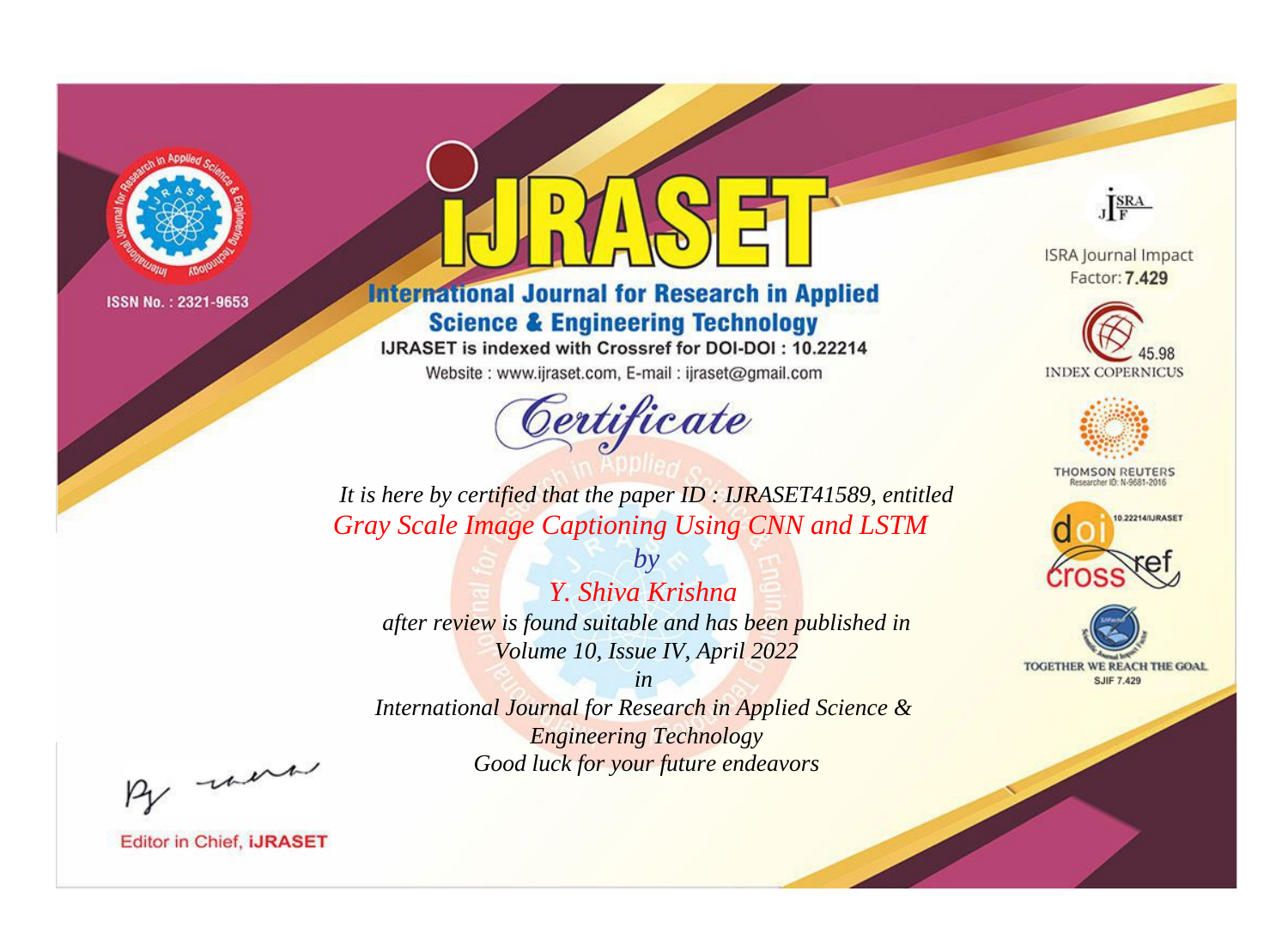

# **International Journal for Research in Applied Science & Engineering Technology**

IJRASET is indexed with Crossref for DOI-DOI: 10.22214

Website: www.ijraset.com, E-mail: ijraset@gmail.com



JERA

**ISRA Journal Impact** Factor: 7.429





**THOMSON REUTERS** 



TOGETHER WE REACH THE GOAL **SJIF 7.429** 

It is here by certified that the paper ID: IJRASET41589, entitled **Gray Scale Image Captioning Using CNN and LSTM** 

 $b\nu$ **U. Varun Kumar Reddy** after review is found suitable and has been published in Volume 10, Issue IV, April 2022

 $in$ International Journal for Research in Applied Science & **Engineering Technology** Good luck for your future endeavors

By morn